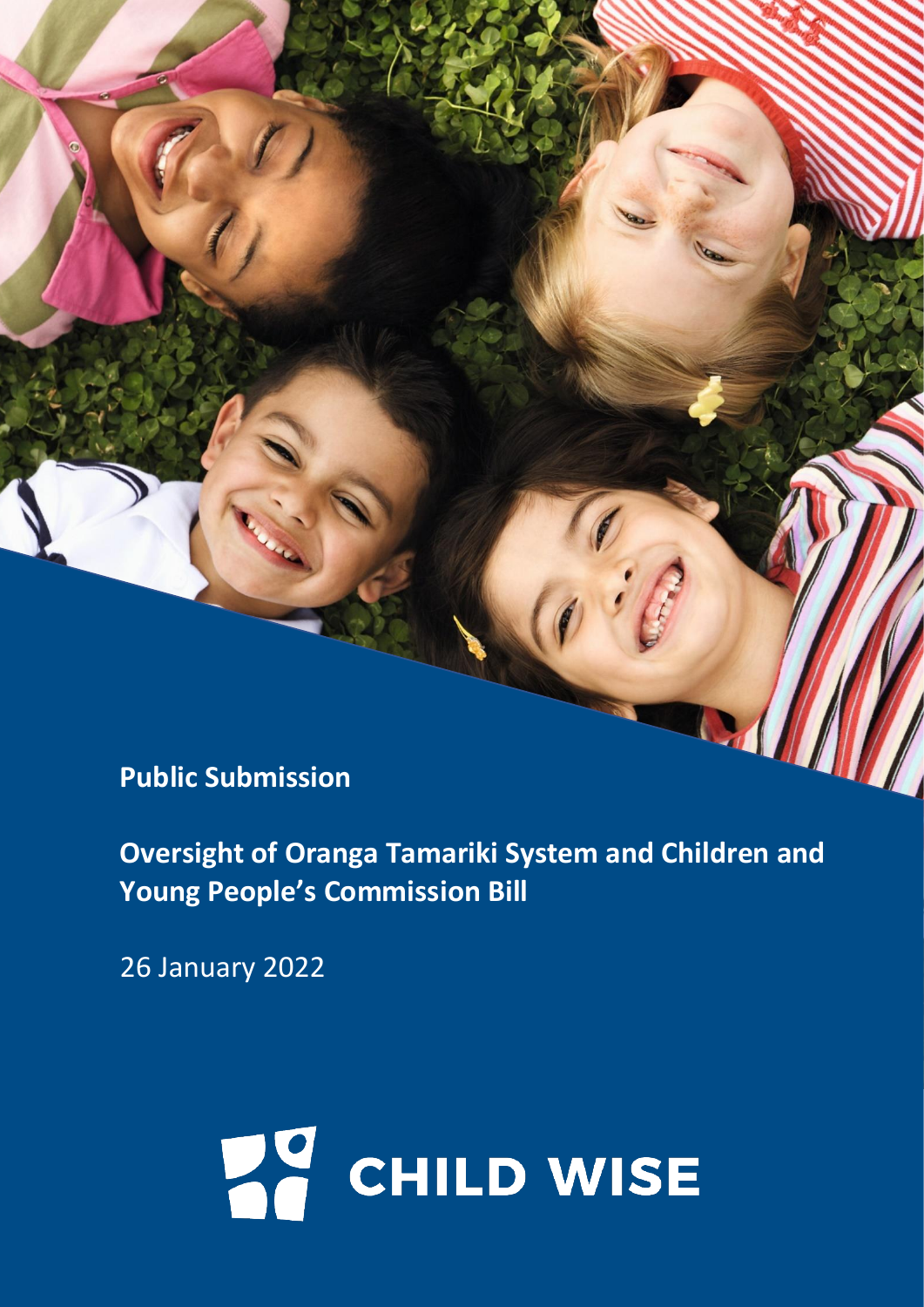Child Wise is pleased to respond to the Select Committee's (the Committee) invitation to make a submission to the *Oversight of the Oranga Tamariki System and Children and Young People's Commission Bill* (the Bill).

Child Wise is a social enterprise with 30 years of experience in keeping tamariki and rangatahi safe from harm. We are headquartered in Australia where we work in every state and territory, in rural, remote and metropolitan areas. We currently operate in eight countries, including Aotearoa where we have been working since 2019. We deliver services to government and non-government organisations, not-for-profits, educational and sporting institutions, faith-based organisations, the health sector and corporate entities to facilitate an environment, and build a culture, where child safety is front of mind.

Child Wise is a global leader in child safeguarding consultancy, training and technology. Child Wise was the first Australian organisation to develop safeguarding standards to evaluate and strengthen child safety practice, and in 2018 we welcomed the introduction of the Australian National Principles (National Principles) for Child Safe Organisations, which reflect our pioneering work.

Child Wise have made submissions to the Australian Royal Commission into Institutional Responses to Child Sexual Abuse (the Australian Royal Commission) as well as to federal and state-based legislative developments. We firmly believe that the protection and safeguarding of children and young people can only be achieved through meaningful multisectoral and multidisciplinary dialogue with people from all ages, backgrounds, genders, sexualities, cultures, bodies and abilities. The invitation to make submissions is one important mechanism to ensure that meaningful engagement is encouraged and acted upon. For this, we thank the Committee for providing us with the opportunity to make a submission.

Our submission is structured in two sections: key strengths & observations and areas we suggest would benefit from further consideration.

# **Key Strengths & Observations**

- 1. **We support the establishment of an Independent Monitor of the Oranga Tamariki System (the Monitor)**
	- The introduction of a monitoring system to ensure oversight, transparency and continuous quality improvement is critical for the proper functioning of any child protection system.
	- The independence of this system is equally essential and ensures transparent critical review of policy, practice and resource allocation.
- 2. **We support the requirement for the Monitor to appoint a Māori Advisory Group (the Advisory Group)**
	- The requirement for the Monitor to appoint, collaborate with the views of the Advisory Group is commended.
	- Of importance is that partnership between the Advisory Group and the Monitor be meaningful, effective and result in agreed outcomes. The wording of the Bill is that the Monitor must 'have regard to the views of' the Advisory Group. Such wording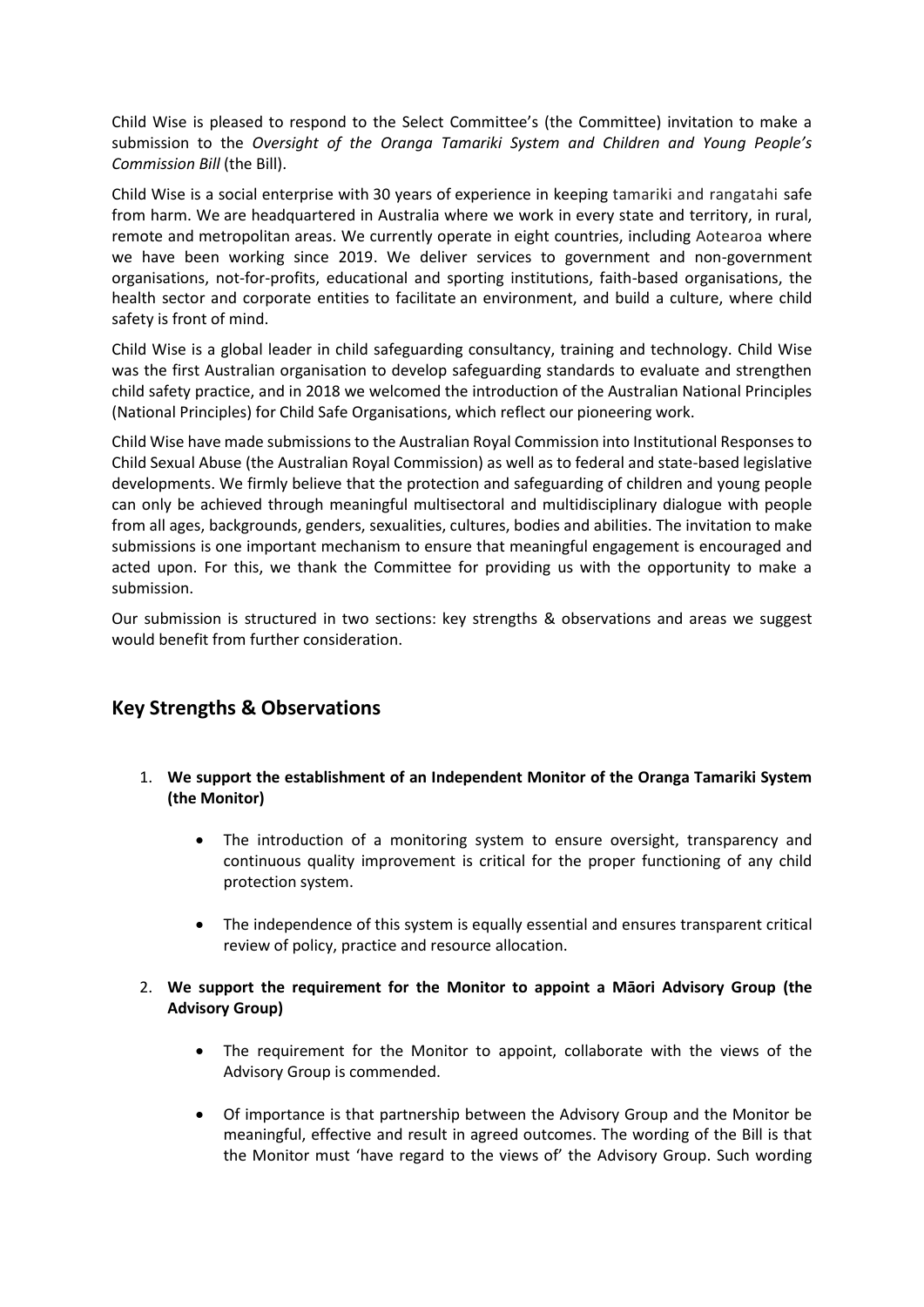raises questions about the Advisory Group's proposed role, scope, influence and authority to make meaningful contributions.

- We recommend that the Advisory Group have a clear decision-making mandate which is publicly available.
- We recommend that the Committee also consider that the Monitor itself be composed of a governance structure which is representative of the diversity of people and groups that live in Aotearoa, in particular Māori.

## 3. **We support the requirement for the Board of the Children and Young People's Commission to be inclusive**

- The requirement for half of the Board members to have Māori knowledge and experience in, and understanding of, tikanga Māori, demonstrates a commitment to representing the diverse needs and lives of children and young people in Aotearoa.
- As with point 2 above, we recommend the Committee consider that not only the Board be composed of Māori members, but that the Commission also requires minimum representation.
- The inclusion of children and young people in matters that affect them is critical to ensuring that their voice is central to decisions around their wellbeing. This is echoed in the Beatie Report which recommended that Rangatahi be considered as board members of the proposed Commission.<sup>1</sup>
- Child Wise champions the inclusion of the voice of children and young people in all the work that we do. To this end, we have set up a Youth Advisory Board for Rangatahi to have a say on issues affecting them and to be involved in young person led activities.
- In Australia more broadly, the Victorian, Western Australian, Queensland, New South Wales and Tasmanian children and young people's commissions all include a form of youth advisory council. This is not unique to Australia, with many countries and sectors establishing such councils.
- We recommend the Committee include Rangatahi in the board or that a separate youth advisory board be established.

# **Areas for further consideration**

- 1. **Timing of the Bill**
	- We note that the Royal Commission of Inquiry into Abuse in Care (the Royal Commission) is due to provide its recommendations to the Governor-General in 2023.

<sup>1</sup> Beatie, *Strengthening independent oversight of the Oranga Tamariki system and of children's issues in New Zealand - Post Consultation Report*, p.20.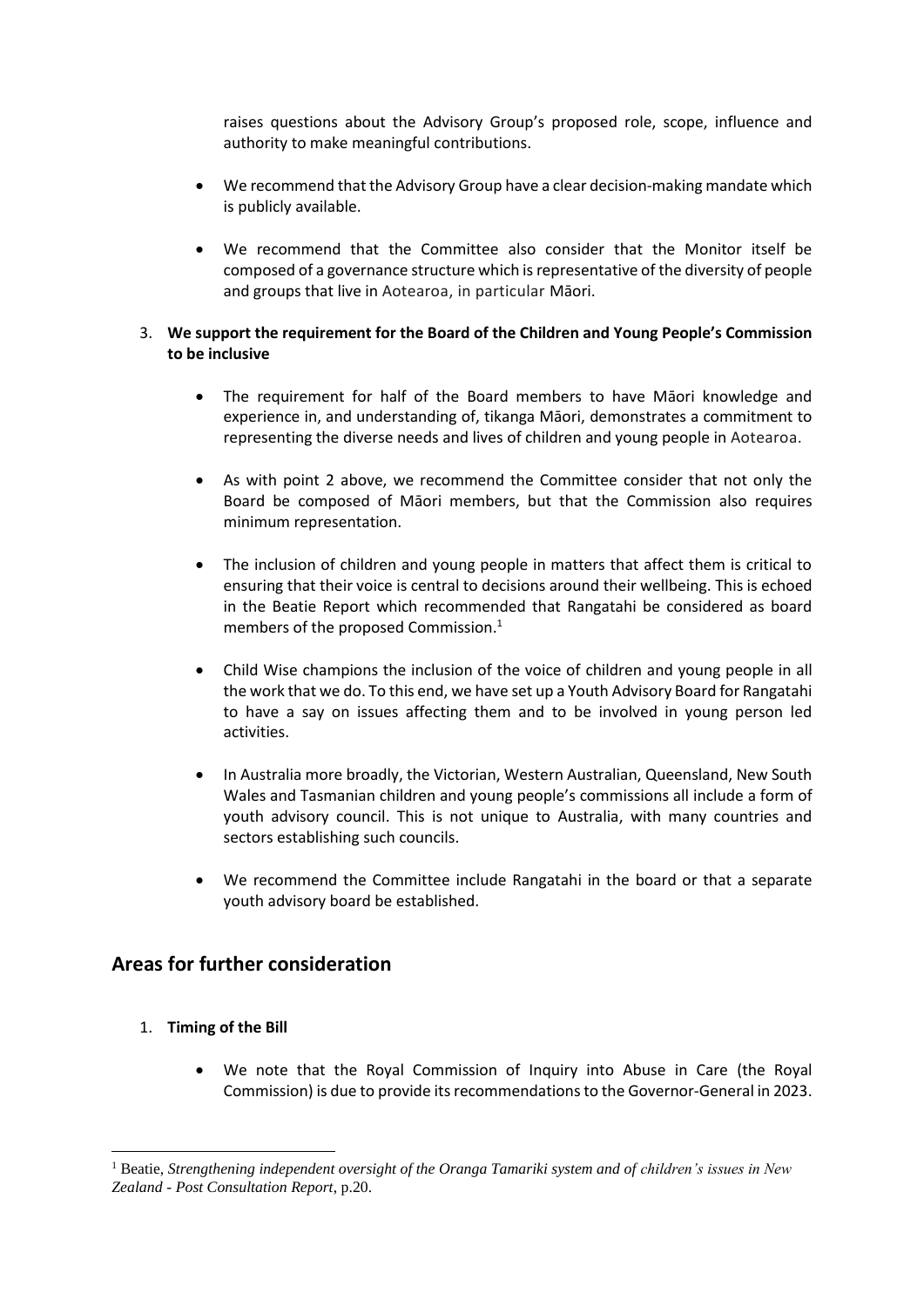- o In the *He Purapura Ora, he Māra Tipu* Report, one of the overarching recommendations was the establishment of a new, independent Puretumu Torowhānui Scheme which is '*open to all survivors of abuse in State and faithbased care, including indirect State care, and is independent of the State, indirect State care providers and faith-based institutions*'.<sup>2</sup> The implications of such a recommendation will impact the current Bill, particularly in relation to information sharing.
- o It is reasonable to assume that recommendations will be made to improve and strengthen oversight of child protection and the management of complaints, and that the Royal Commission may have a view about mandatory reporting of incidents or allegations of child abuse or neglect in New Zealand. In our experience, since the Australian Royal Commission, every state and territory have either updated or introduced legislation to respond to the recommendations. While Aotearoa is not federated, we anticipate there to be a significant number of recommendations. This is supported by fact that, in the *He Purapura Ora, he Māra Tipu* Report alone, 95 recommendations were made.
- $\circ$  As a result of the Royal Commission, it would not be unusual for government to produce a strategy related to preventing abuse of children. This will require machinery of government changes, such as those being proposed through this Bill. For example, following the Australian Royal Commission the Australian government implemented the National Strategy – a first of its kind in Australia – to provide a nationally coordinated, strategic framework for preventing and responding to child sexual abuse.<sup>3</sup>
- We recommend the Committee delay finalising the Bill until:
	- o The Royal Commission findings and the Government's response to this is known.
	- $\circ$  The Committee can consult with children and young people on proposed legislative, policy or machinery of government changes as part of the Government's response to the Royal Commission (refer to point 2 for further detail).

## 2. **Incorporating a child rights approach**

The lynchpin of a child protection system needs to be the voice of the child, mechanisms that ensure that decisions that affect them are led by them, and the fact that their participation in decisions made about them is key to their safety. Children will not speak up in a system where there are tacit signs they will not be heard. The system also needs to centre on a child rights approach that recognises, respects and protects children's and young people's agency.

<sup>2</sup> Royal Commission of Inquiry into Abuse in Care, [https://www.abuseincare.org.nz/our-progress/reports/from](https://www.abuseincare.org.nz/our-progress/reports/from-redress-to-puretumu/from-redress-to-puretumu-5/1-1-introduction-20/)[redress-to-puretumu/from-redress-to-puretumu-5/1-1-introduction-20/](https://www.abuseincare.org.nz/our-progress/reports/from-redress-to-puretumu/from-redress-to-puretumu-5/1-1-introduction-20/)

<sup>&</sup>lt;sup>3</sup> National Strategy to Prevent and Respond to Child Sexual Abuse, [https://childsafety.pmc.gov.au/what-we](https://childsafety.pmc.gov.au/what-we-do/national-strategy-prevent-child-sexual-abuse)[do/national-strategy-prevent-child-sexual-abuse](https://childsafety.pmc.gov.au/what-we-do/national-strategy-prevent-child-sexual-abuse)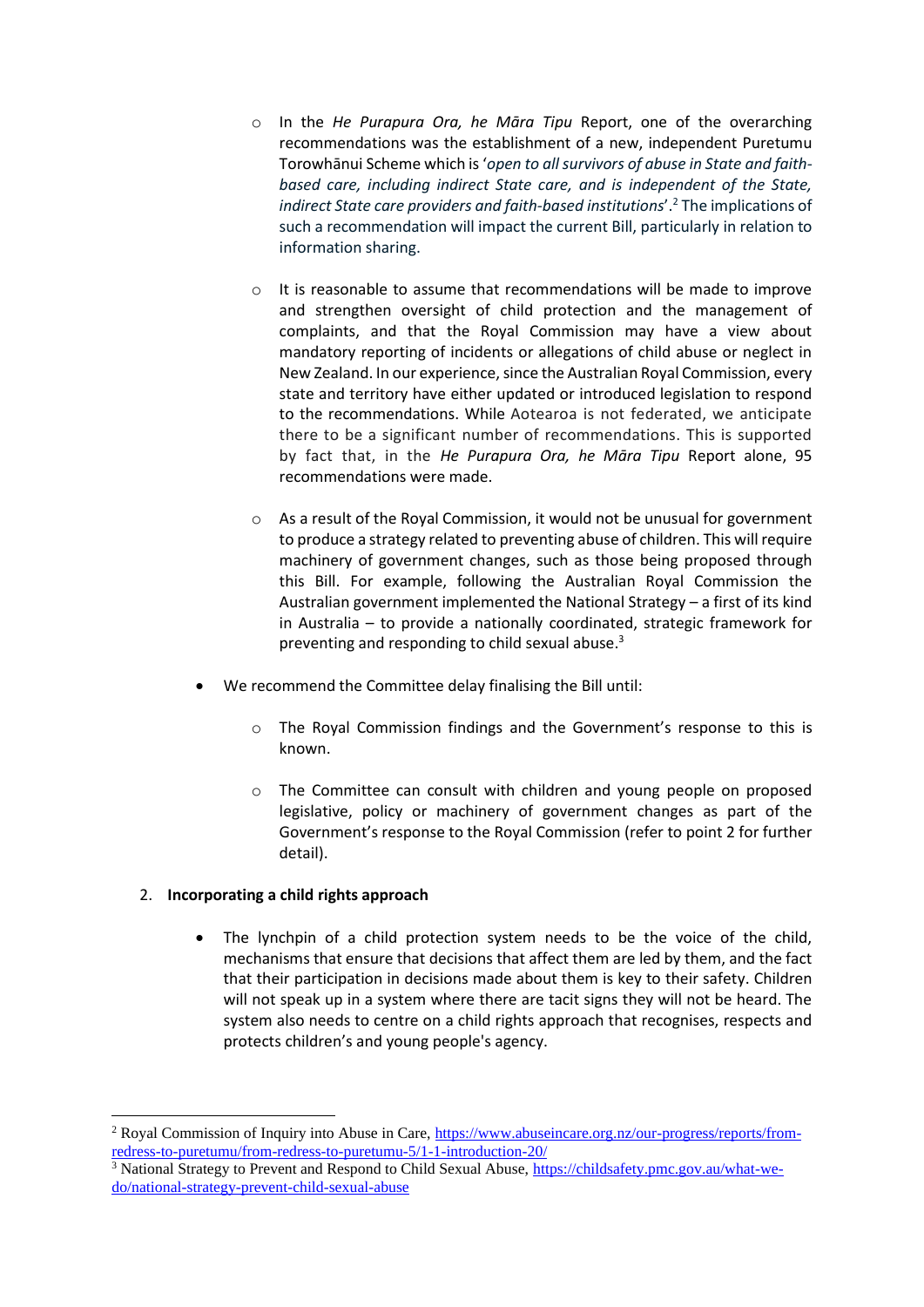• The National Strategy for Children's Wellbeing (the Strategy) reinforces the importance of including the voice of the child. The Strategy outlines six wellbeing outcomes. Outcome six is 'children and young people are involved and empowered'. Of relevance is the following statement:<sup>4</sup>

*We want to ensure children and young people are listened to and taken seriously when decisions are made that affect them, including at school, in State care, and in decision-making more broadly. Children and young people deserve good, accessible information to help them make informed choices about their lives.*

- Consulting with diverse groups of children and young people should be a pre-requisite for the Bill (re)drafting process. We understand that this consultation has not occurred. As a result, the Bill's proposals, while well-intentioned, cannot take into account children and young people's views on how these legislative changes will impact them.
- We recommend that meaningful consultation is undertaken with children and young people prior to proceeding with the Bill. This includes ensuring that children and young people understand what the legislative proposals are, what impact they will have, what their rights are and what recommendations they have to improve and strengthen the system.

## 3. **Ensuring the right competency within the Ombudsman's office**

- In principle, we support the proposal that the Ombudsman is well-placed to conduct reviews and investigations given its skills and expertise in these areas. However, childrelated matters require a specific skillset and experience, both in terms of how reviews and investigations are managed and conducted, and how all parties to these matters, particularly children and young people, are supported.
- The Beatie Report found that '*the key messages from those with experience of the care and protection system is that independent complaint avenues separate from Oranga Tamariki are needed for children, young people and adults.*' <sup>5</sup> One of the recommendations was to consider placing the power to review and conduct investigations with the Ombudsman given its experience managing complaints and investigations as well as the Ombudsman having the status of an Officer of Parliament.
- However, the Beatie Report also highlighted that further work was needed to ensure that the Ombudsman was child friendly and accessible to whānau, family members and others seeking a complaint review.<sup>6</sup>
- We recommend that prior to finalising the decision about which entity is best placed to conduct reviews and investigations, a thorough assessment of the existing capability of the Ombudsman is carried out to determine whether it is suited to be carrying out such a responsibility. Significant investment may be required to ensure

<sup>4</sup> Child and Youth Wellbeing[, https://childyouthwellbeing.govt.nz/our-aspirations/strategy](https://childyouthwellbeing.govt.nz/our-aspirations/strategy-framework/outcomes/outcome-involved-and-empowered)[framework/outcomes/outcome-involved-and-empowered](https://childyouthwellbeing.govt.nz/our-aspirations/strategy-framework/outcomes/outcome-involved-and-empowered)

<sup>5</sup> Beatie, *Strengthening independent oversight of the Oranga Tamariki system and of children's issues in New Zealand - Post Consultation Report*, p.21.

<sup>6</sup> Beatie, *Strengthening independent oversight of the Oranga Tamariki system and of children's issues in New Zealand - Post Consultation Report*, p.21.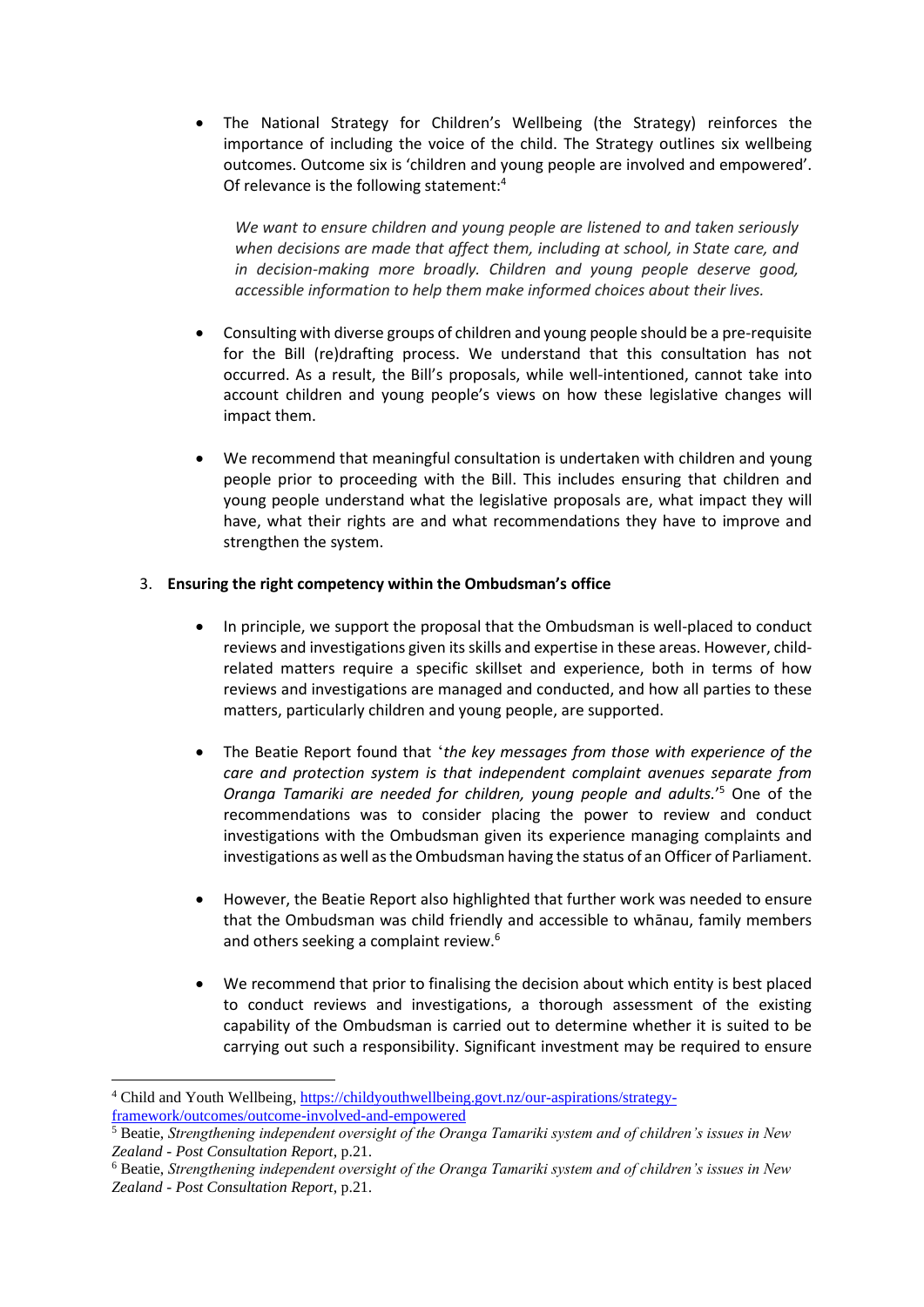the Ombudsman has the necessary expertise, governance, policies and operational structure to undertake specialised work focused on children and young people.

• We also recommend that children and young people are consulted on this proposal to understand what their views, concerns and recommendations are.

#### 4. **The important function of a Children's Commissioner**

- The Bill proposes to remove the role of Children's Commissioner and replace it with a governing board with oversight of the Children and Young People's Commission (the Commission).
- We support the inclusion of a board to provide expertise, guidance and accountability for the work of the Commission. However, notwithstanding the particular vulnerabilities of children in care, all children need an independent advocate with enforceable powers.
- We do not support the removal of the Children's Commissioner. This is a departure from existing good practice and expert opinion. For example, As outlined in the Beatie Report:

*The role of Children's Commissioner is seen as a strong advocate for all children and their rights, particularly supportive of the role as an independent voice and influencer.<sup>7</sup>*

- The importance of having a children's commissioner is well recognised across Australia. Every state and territory with a children and young people's commission, has a named Commissioner. Both Victoria and South Australia have two named children's commissioners: the Principal Commissioner and the Commissioner for Aboriginal Children and Young People.
- The Beatie Report<sup>8</sup> also recommended the creation of a Commission with two statutory Commissioners: a Children's Commissioner and a Commissioner, Care & Protection. The former, would have the responsibility for the rights and interests of all children and young people, as well as being the guardian for New Zealand's responsibilities under the United Nations Convention on the Rights of the Child. The latter would be the responsible for monitoring the Oranga Tamariki system and reporting to the government and public.
- We recommend that the proposed Commission be led by a named children's commissioner or commissioners with defined legislated powers and sufficient resources to successfully carry out the functions of the Commission.

#### 5. **The independence of the Monitor**

• A Monitor must be independent from outside, including government, influence if it is to be able to carry out its function independently and impartially.

<sup>7</sup> Beatie, *Strengthening independent oversight of the Oranga Tamariki system and of children's issues in New Zealand - Post Consultation Report*, p.8.

<sup>8</sup> Beatie, *Strengthening independent oversight of the Oranga Tamariki system and of children's issues in New Zealand - Post Consultation Report*, p.20.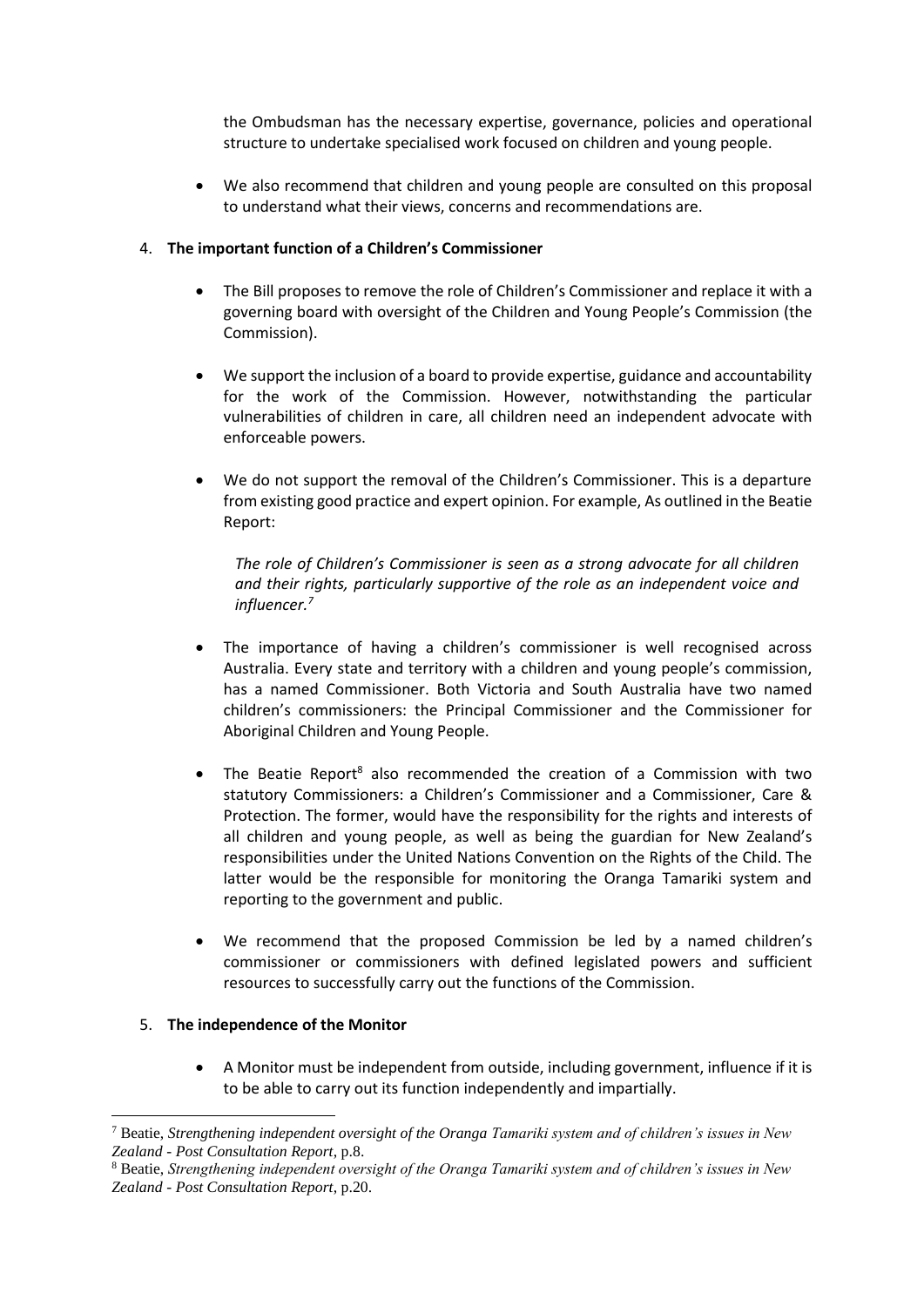- We encourage the Committee to consider where the Monitor will be best place to carry out its role effectively. Support has been given, as outlined in the Beatie Report,<sup>9</sup> for the role to sit within a Commission.
- This is in line with the Australian Royal Commission's recommendation that an independent oversight body in each state and territory be responsible for monitoring and enforcing Australia's National Principles for Child Safe Organisations, noting that governments could enhance the roles of existing children's commissioners or guardians for this purpose.
- Given the Committee's proposal to establish a Commission, this presents an opportunity to consider whether the Monitor will be well-placed here.

#### 6. **Information sharing between the Monitor, Ombudsman and Commission**

- If the tripartite system is to be successful, information sharing between the Monitor, Ombudsman and Commission is critical to ensuring that they are able to carry out their functions fully.
- The Bill provides for the Monitor, Ombudsman and Commission to share information between each other if certain criteria are met. However, the Bill also provides for the entities to decline a request for sharing of information. No guidance is provided in the Bill as to the reasons for which a request can be declined. Difficulties government agencies face in sharing client/personal information are well understood and documented. More so, are the obstacles these present to ensuring enhanced outcomes for those needing support. It is essential that the lack of clarity in this area is addressed in the Bill, to avoid fragmentation or delays in the investigation of incidents, or the provision of support to children and young people.
- In South Australia, the 2016 Royal Commission into Child Protection Systems noted that a consistent theme in the Commission was that collaboration and cooperation needed to be improved between agencies providing service delivery to children. It made the following observations:<sup>10</sup>

*Caution about information sharing between government departments and other non-government services has created administrative barriers to meeting the needs of children. The current balance assumes that information is confidential except in certain circumstances.*

*This balance should shift to give greater emphasis to information sharing as a responsibility of those working in the child protection system.*

*Improved information-sharing powers will enable more efficient action, and smooth the way for better collaboration and coordination in service provision.*

• We recommend the Committee include in the Bill clear guidance about who (ie, the position within the entity) has the power to decline a request for information, the

<sup>9</sup> Beatie, *Strengthening independent oversight of the Oranga Tamariki system and of children's issues in New Zealand - Post Consultation Report*, p.20.

<sup>&</sup>lt;sup>10</sup> Child Protection Systems Royal Commission Report, Volume 1: Summary and Report, August 2106, p.29.